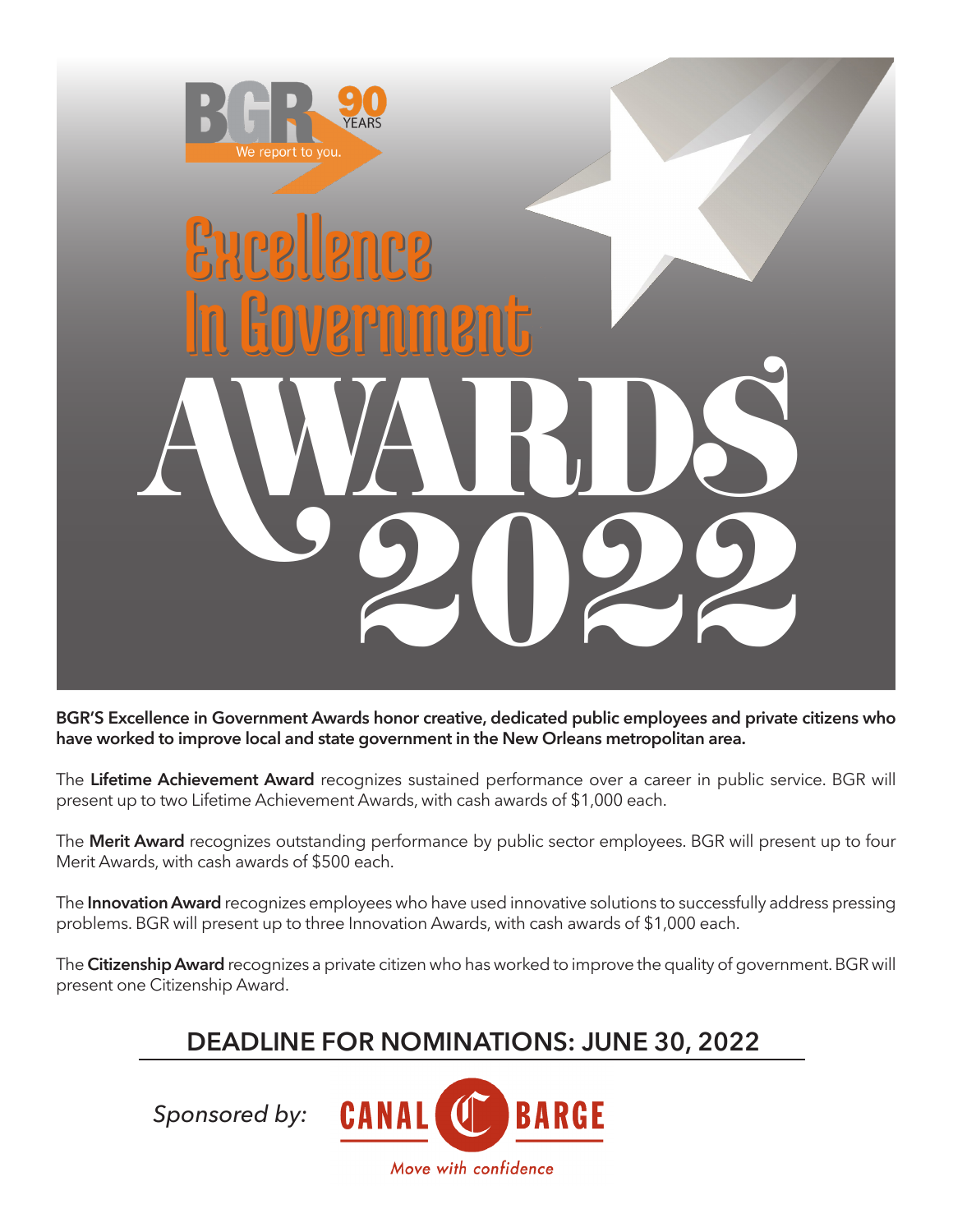

**Officers** Norma Grace Chair

Merritt Lane Vice Chair

Steven W. Usdin Secretary

Anne P. Baños Treasurer

Blake J. Stanfill Assistant Secretary

Christine Albert Assistant Treasurer

**Past Chair** Ludovico Feoli

**President & CEO** Rebecca Mowbray Samuel Zemurray Chair in Research Leadership

#### **Board Members**

Ryan Adkerson Susan G. Brennan Andrea Chen Vanessa Claiborne Ben A. Dupuy Louis M. Freeman, Jr. Alex Gershanik Jessie Haynes John Landrum Thomas A. LaVeist Juley T. Le Andrew R. Lee Gary L. Lorio Ronald P. McClain Michelle Moore Jennifer M. Neil Graham Ralston Patty Riddlebarger Jennifer Roberts Jennifer Schnidman Lamar Villere Charles West Jonathan A. Wilson

#### **Honorary Board**

Harry J. Blumenthal, Jr. Edgar L. Chase III J. Kelly Duncan Hardy B. Fowler Louis M. Freeman Richard W. Freeman, Jr. Ronald J. French David Guidry Hans B. Jonassen Diana M. Lewis Mark A. Mayer Anne M. Milling R. King Milling Lynes R. Sloss Sterling Scott Willis

**Bureau of Governmental Research** 1055 St. Charles Ave., Suite 200 New Orleans, LA 70130 504-525-4152 / www.bgr.org

# **BGR EXCELLENCE IN GOVERNMENT AWARDS 2022**

### **Who is Eligible?**

A nominee for the *Lifetime Achievement Award* or *Merit Award* must have worked all or part of the time since January 1, 2020 as:

- An individual public employee or group of public employees (classified, unclassified or appointed). Elected officials are not eligible.
- Full- or part-time, but not as a consultant or independent contractor.
- An employee of a state or local governmental entity in the New Orleans metropolitan area. A governmental entity may include a school chartered by the state or local school board. Employees of other non-profit organizations, and federal employees, are not eligible.

**Innovation Award** nominees must meet those same eligibility requirements, but they can be employed all or part of the time since July 1, 2017.

Additionally, *Lifetime Achievement Award* nominees must have at least 15 years of local or state public employment in the New Orleans metropolitan area. Federal employment is not considered. The accomplishments of *Merit Award* nominees must have occurred during the time period January 1, 2020 to June 30, 2022. For the *Innovation Award*, implementation of the nominee's innovation must have begun no earlier than July 1, 2017. Please consider whether there has been sufficient time since the innovation's implementation to confirm its success.

A *Citizenship Award* nominee must be a private citizen in the New Orleans metropolitan area who has not served in the public sector during the previous five years as an elected official, public employee, paid consultant or contractor. Individuals who have served on BGR's Board of Directors within the past 10 years are not eligible. The accomplishments of Citizenship nominees are not subject to time limits.

### **To Nominate Someone**

Complete the [online form here on BGR's website,](https://www.bgr.org/excellence-in-government-award-nominations-2022/) or complete the form on the following pages and attach written responses to the questions asked. Incomplete nominations will not be considered. Do not include videos, photographs or other materials.

Deliver the nomination form by email, mail, or hand delivery by June 30, 2022: BGR Excellence in Government Awards 1055 St. Charles Ave., Ste. 200 New Orleans, LA 70130 Email: bgrevent[s@bgr.org](mailto:bgrevents%40bgr.org?subject=) Fax: (504) 525-4153

### **Honoree Selection & Notification**

BGR will acknowledge receipt of each nomination and notify nominators of the selection committee's decision. BGR will also notify honorees of their selection.

### **Awards Presentation**

BGR will present the awards later this year. Each nominator will receive an invitation to the awards presentation regardless of whether his or her nominee is selected as an honoree.

### **BGR**

The Bureau of Governmental Research is a private, nonprofit, independent research organization dedicated to informed public policy making and the effective use of public resources for the improvement of government in the New Orleans metropolitan area. Learn more at [www.bgr.org](https://www.bgr.org).

For questions regarding the BGR Excellence in Government Awards, please contact Marci Schramm, at bgrevent[s@bgr.org](mailto:bgrevents%40bgr.org?subject=) or (504) 525-4152 x108.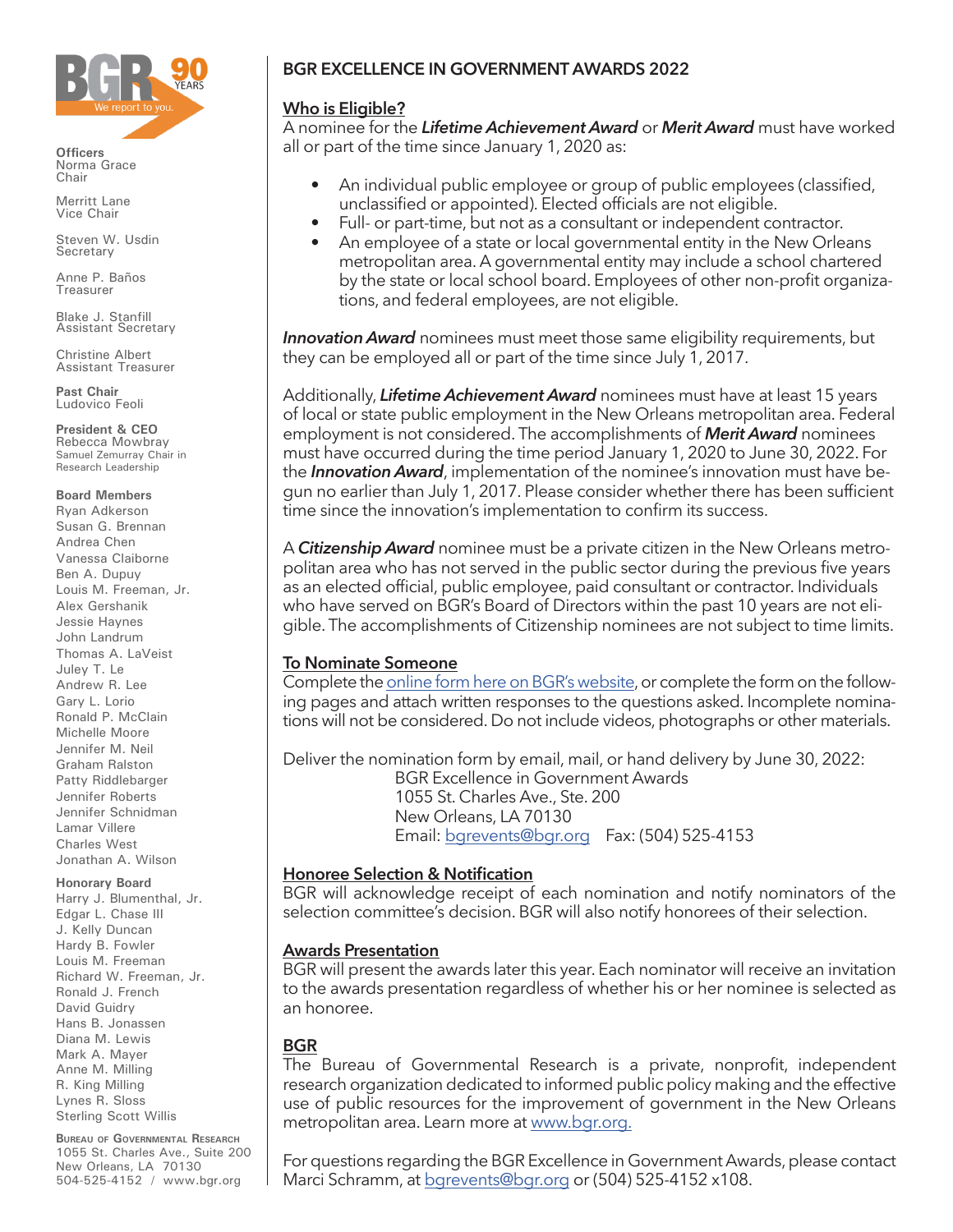# **NOMINATION FORM BGR Excellence in Government Awards 2022**

Please type or print legibly.

### **INDIVIDUAL NOMINEE OR GROUP NOMINEE CONTACT**

If nominating a group, indicate contact person or group leader here. List the other group members in the space provided at the end of the form.

| Department/Agency/Organization (if applicable): ________________________________                              |  |  |
|---------------------------------------------------------------------------------------------------------------|--|--|
|                                                                                                               |  |  |
|                                                                                                               |  |  |
| E-mail: 2008. 2009. 2010. 2010. 2010. 2010. 2010. 2010. 2011. 2012. 2012. 2014. 2016. 2017. 2017. 2017. 2017. |  |  |
| Primary Award Category (select one): Lifetime Achievement   Innovation   Merit   Citizenship                  |  |  |
|                                                                                                               |  |  |

**Secondary Award Category (does not apply to Citizenship nominees):** Innovation Interit

BGR will consider your public employee nominee(s) for a secondary award category if not chosen for the primary award indicated above. You may submit Lifetime Achievement nominees for Innovation, Merit or both. **You must answer questions 2, 3, 4 and 5 for each secondary category selected.**

# **NOMINEE ACCOMPLISHMENTS**

Using no more than three pages, please answer the following questions about your nominee's accomplishments. Please be as specific as possible. Detailed responses give BGR's review committee a clearer understanding of your nominee's accomplishments. Insufficient information can cause the committee to overlook strong nominees.

### **Lifetime Achievement Award (An Exemplary Career of Public Service)**

1. State the nominee's hire date. If the nominee's career spanned multiple public agencies, please provide the dates of employment at each agency.

2. Describe the role of the agencies or departments for which the nominee has worked. Describe the nominee's duties at each agency or department. For a nominee who has worked in a public school, discuss the school's mission and the student population served.

3. Describe the nominee's accomplishments during his/her career. For each accomplishment, be sure to include the dates, the challenges the nominee faced, and significant actions taken by the nominee to achieve successful outcomes.

4. Provide measurable and verifiable evidence of the results achieved during the nominee's career (such as financial performance, operational improvement, student performance or other evidence of improvement in the timeliness, quality or quantity of products or services delivered to the public).

5. How did the nominee help the agency or department to reach or exceed its goals?

6. Describe specific instances in which the nominee's efforts and performance went above and beyond the expected job requirements.

7. Describe why you think the nominee is exceptional.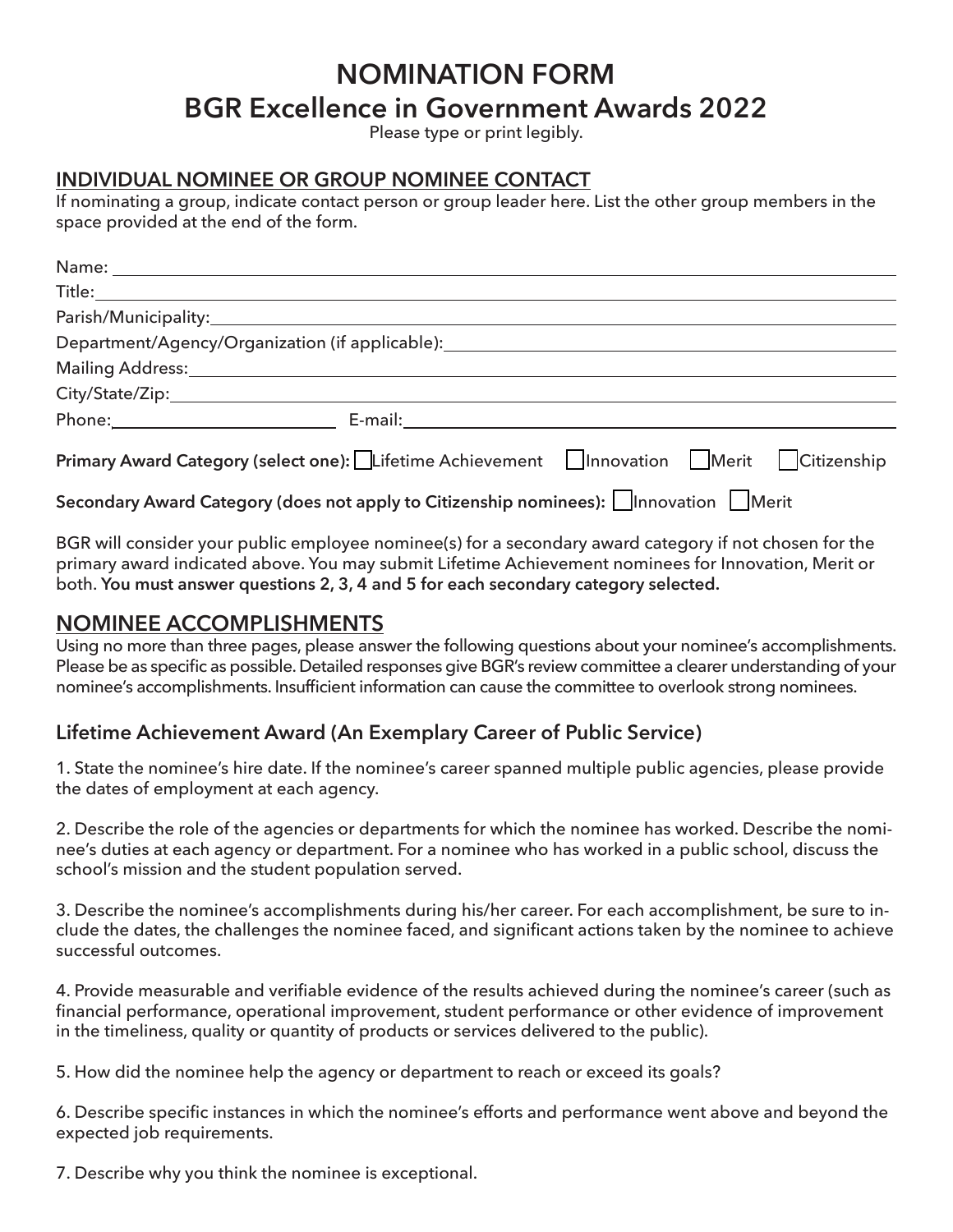# **Merit Award (Outstanding Performance during the period January 1, 2020 to June 30, 2022)**

1. Describe the role of the agency or department for which the nominee works. Describe the nominee's duties. For a nominee who has worked in a public school, discuss the school's mission and the student population served.

2. Describe the nominee's outstanding performance and accomplishments. How did the nominee prevent, through foresight and early intervention, a significant problem or expenditure from occurring? Or, how did the nominee increase public satisfaction with products or services delivered to the public?

3. Provide measurable and verifiable evidence of the results achieved (such as financial performance, operational improvement, student performance, or other evidence of improvement in the timeliness, quality or quantity of products or services delivered to the public).

4. How did the nominee help the agency or department to reach or exceed its goals?

5. How did the nominee's efforts and performance go above and beyond the expected job requirements?

6. Describe why you think the nominee is exceptional.

## **Innovation Award (Successful Innovations Implemented Since July 1, 2017)**

1. Describe the role of the agency or department for which the nominee works. Describe the nominee's duties. For a nominee who has worked in a public school, discuss the school's mission and the student population served.

2. Describe the problem that existed before the nominee's idea was implemented, and what was significant about it.

3. How did the nominee innovate a solution to the problem?

4. Provide measurable and verifiable evidence of the results achieved (such as financial performance, operational improvement, student performance, or other evidence of improvement in the timeliness, quality or quantity of products or services delivered to the public).

5. To what extent did the nominee take risks that challenged established practices?

6. Describe why you think the nominee is exceptional.

# **Citizenship Award (A Private Citizen Who Has Improved the Quality of Government)**

1. Describe the public policy problems that the nominee worked to solve or the public services that the nominee worked to improve. How were they important to good governance or government efficiency?

2. How did the nominee exhibit exceptional volunteerism in his or her efforts?

3. How did the nominee's efforts lead to improved public service or better governance?

4. Describe any specific improvement or reform that was directly attributable to the nominee's efforts.

5. Describe why you think the nominee is an exceptional citizen.